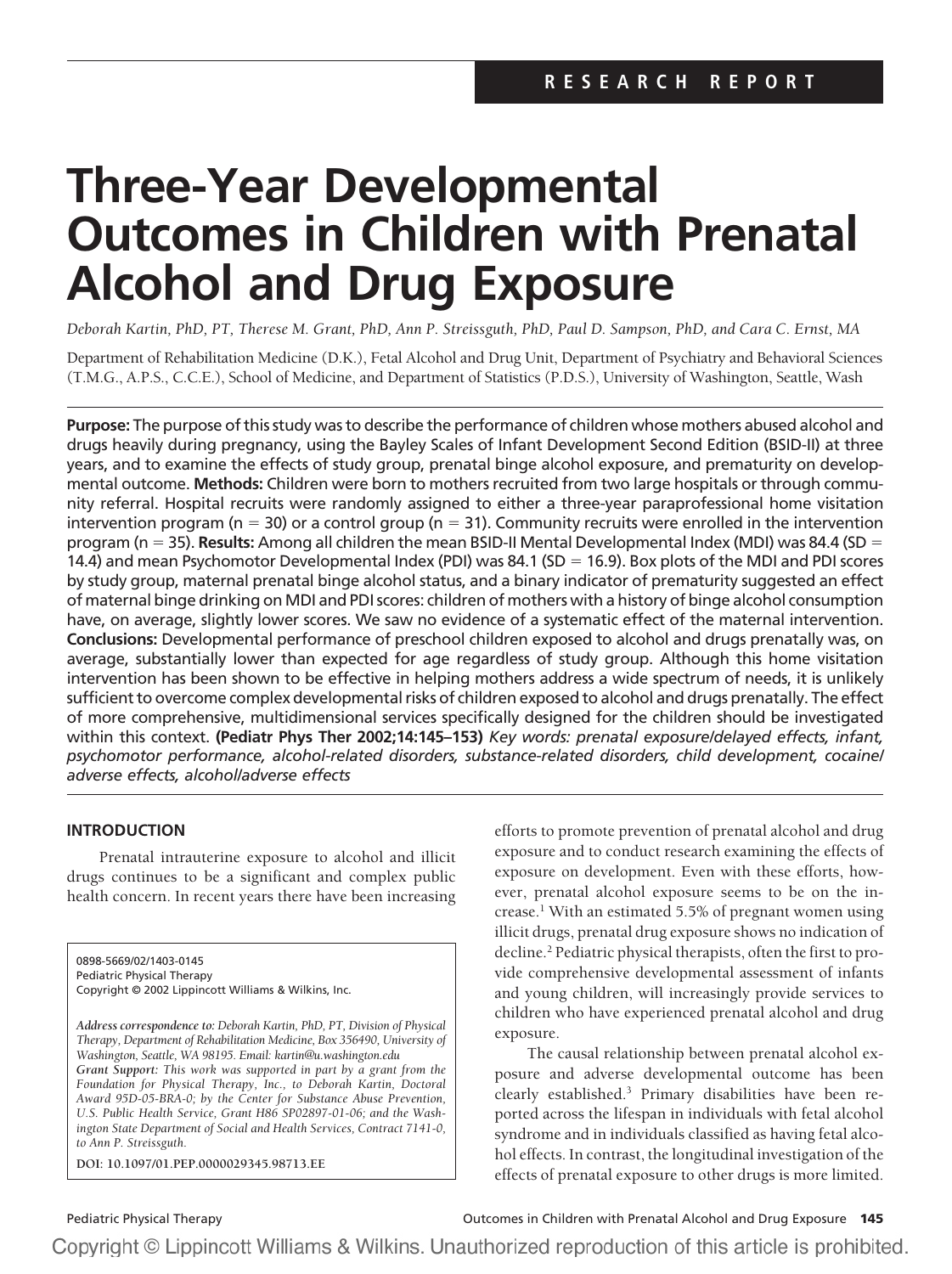Studies examining the effects of prenatal drug exposure on neonates and infants suggest that given their neurobehavioral characteristics, concern with regard to later development is warranted.<sup>4-6</sup> Research examining developmental outcome later in infancy through early school age has yielded variable results. Several researchers have reported no or few developmental differences between children who experienced prenatal exposure to drugs and control groups.7–11 Others have reported transient differences on developmental and cognitive measures,<sup>11-13</sup> whereas others have described drug effects on behavioral characteristics in the absence of cognitive impairment.<sup>10,13,14</sup>

It is difficult to interpret the collective findings of these studies because of differences in research design and limitations of the studies. Varying methods of drug classification, small sample size, lack of or inappropriate comparison groups, and limitations in the control of confounding factors constrain the interpretation of findings.<sup>11</sup> Furthermore, although much of the literature on the effects of prenatal drug exposure highlights the effects of a single substance, in many of these studies polydrug exposure is more likely. The effects of poverty, poor maternal and infant health care and nutrition, lack of social support, and ongoing issues related to substance dependency further confound the study of developmental outcome and contribute to the complexity of the problem.11,13,15,16 Given the limitations in the longitudinal data currently available, the developmental prognosis for children who experience prenatal drug exposure is not definitively known.

In recent years in the United States, there has been an increase in home visitation programs to promote healthy families. Many of these preventive programs target pregnant women or new mothers and their children who are at risk for adverse social, health, and developmental outcomes. Although the stated purposes, specific goals, and methods of the programs vary, they typically share an overarching mission to improve parental competence and enhance child health and development.<sup>17</sup> A recent study of six nationally established home visitation models yielded mixed results regarding the efficacy of home visitation. Even when maternal and child outcomes were positive, effects were small.<sup>17-22</sup> Positive maternal outcomes and developmental advantages for children whose mothers participated in home visitation were inconsistent across sites<sup>19,21</sup> and among subsets of participants.<sup>15,20</sup>

Modest improvements have been reported in the responsible behavior of women who have abused drugs and who have received home visitation, including decreased drug use, better compliance with their children's primary care appointments, and a more responsive and stimulating home environment for their children.<sup>23</sup> The use of trained lay home visitors to intervene during the first year of life with infants at high risk from low-income families, whose problems sometimes included substance abuse, has been reported to have positive effects on the child-rearing environment.<sup>24</sup>

Recently a three-year prospective longitudinal study demonstrated the positive effects of a federally funded

paraprofessional home visitation intervention, the Seattle Birth to 3 Program, on outcomes among mothers who abused alcohol and drugs heavily during pregnancy and their children. The primary aims of the intervention, now known as the Parent-Child Assistance Program (P-CAP), were to assist mothers in obtaining alcohol/drug treatment and staying in recovery and to help families resolve the complex problems that arise within the context of maternal substance abuse.25–27

#### **Purpose**

The purpose of the present study was to describe the performance of children whose mothers were enrolled in the Seattle Birth to 3 Program, using the Bayley Scales of Infant Development Second Edition (BSID-II)28 at three years, and to examine the effects of study group, prenatal binge alcohol exposure, and prematurity on developmental outcome.

#### **METHODS**

#### **Participants**

The sample was recruited from July 1991 through December 1992 from two large Seattle area hospitals on the first day postpartum and through community referral within one month of delivery. Children participating in this study were born to mothers enrolled in the Seattle Birth to 3 Program. Mothers were eligible to participate in the program provided they met the following inclusion criteria: singleton birth, self-report of heavy drug and/or alcohol abuse during pregnancy (see Table 1 footnote for details), recruited within one month of delivery, and not successfully engaged with community agencies or service providers, and minimal or no prenatal care.

Human subjects approvals were obtained from the University of Washington and participating hospitals, and informed consent was obtained from all participants. A Certificate of Confidentiality was obtained from the federal government to further protect the privacy of participants.

# **Recruitment and Group Assignment**

**Hospital recruitment.** A program research assistant asked women who were postpartum and who delivered at one of two urban hospitals to complete a confidential onepage screening questionnaire eliciting demographic information and information about alcohol and drug use during pregnancy and in the month before they became pregnant. After completing the screening questionnaire, mothers who met eligibility criteria were invited to participate in the project and told that they would either be enrolled as control subjects (receiving the community standard of care) or as clients (receiving three years of home visitation with an advocate). All participants were told that in three years they would be interviewed and their infants would be evaluated. Those who agreed were asked to sign informed consent and were assigned at random to either the hospitalrecruited client group (HRC,  $n = 35$ ) or the control group

### **146** Kartin et al **Pediatric Physical Therapy Pediatric Physical Therapy Pediatric Physical Therapy**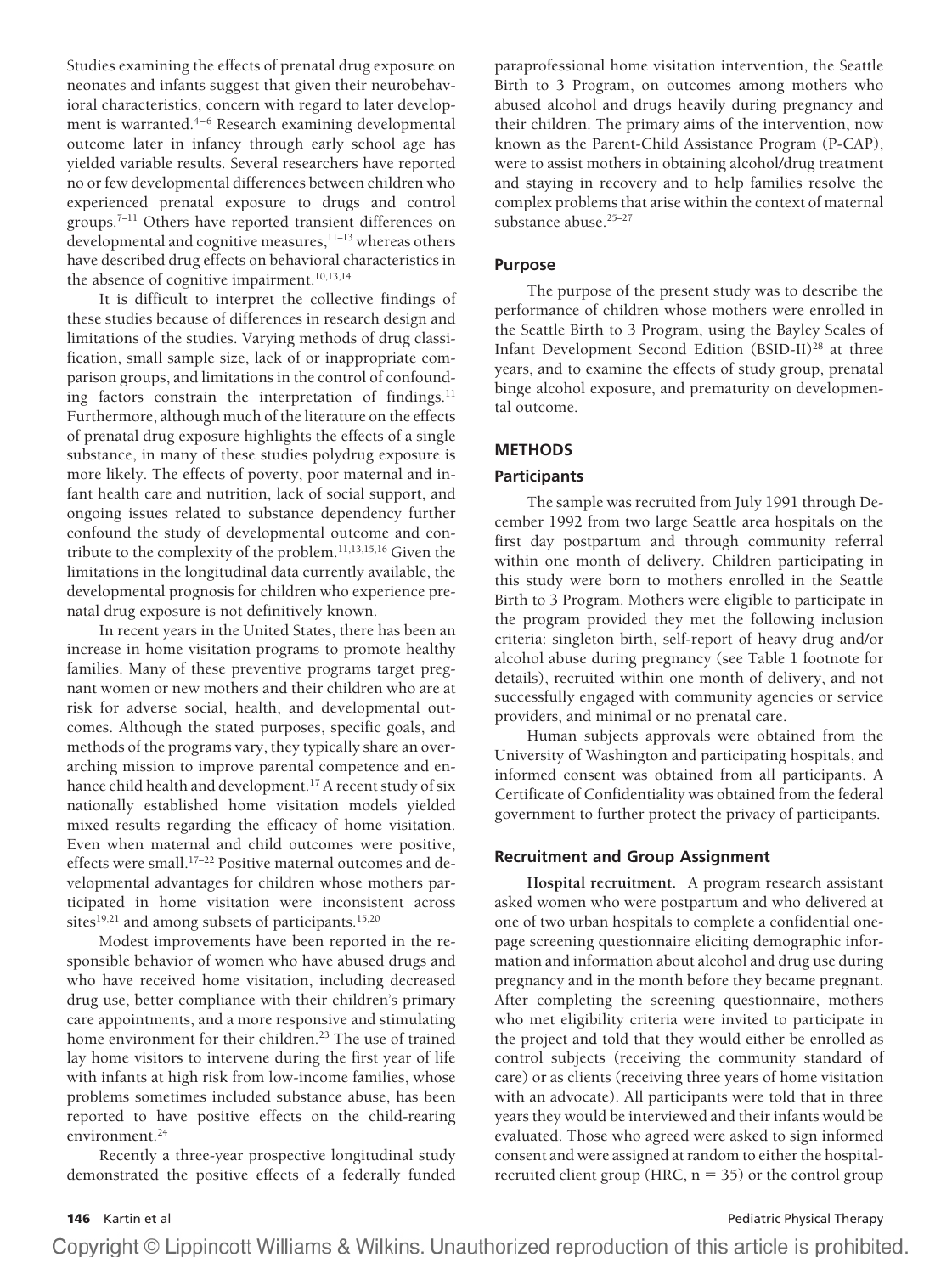#### **TABLE 1.**

Enrollment demographic and substance abuse\* characteristics among mothers of children in the hospital-recruited, community-recruited, and control groups evaluated at three years

|                                               | Clients                                  |                                           |                                    | Control Subjects                         |
|-----------------------------------------------|------------------------------------------|-------------------------------------------|------------------------------------|------------------------------------------|
|                                               | Recruited from<br>Hospital<br>$(n = 23)$ | Recruited from<br>Community<br>$(n = 30)$ | <b>Total Clients</b><br>$(n = 53)$ | Recruited from<br>Hospital<br>$(n = 25)$ |
| Age $(y)$ , mean $(SD)$                       | 28.1(6.1)                                | 27.2(5.4)                                 | 27.6(5.7)                          | 28(5.7)                                  |
| Education $(y)$ , mean $(SD)$                 | 11.6(1.6)                                | 11.3(1.6)                                 | 11.4(1.6)                          | 11.5(1.1)                                |
| Race, %                                       |                                          |                                           |                                    |                                          |
| African American                              | 34.8                                     | 63.3                                      | 50.9                               | 25.0                                     |
| White                                         | 30.4                                     | 23.3                                      | 26.4                               | 50.0                                     |
| Native American                               | 21.7                                     | 10.0                                      | 15.1                               | 20.8                                     |
| Other (Hispanic, Asian)                       | 13.0                                     | 3.3                                       | 7.6                                | 4.2                                      |
| Parity,† mean (SD)                            | 3.2(1.8)                                 | 3.3(1.4)                                  | 3.2(1.6)                           | 2.8(1.4)                                 |
| Inadequate prenatal care,# %                  | 75.0                                     | 84.0                                      | 80.0                               | 72.0                                     |
| Substance abuse during pregnancy, %           |                                          |                                           |                                    |                                          |
| Alcohol                                       | 78.3                                     | 76.7                                      | 77.4                               | 76.0                                     |
| Binge alcohol ( $\geq$ 5 drinks per occasion) | 30.4                                     | 53.3                                      | 43.4                               | 40.0                                     |
| Marijuana                                     | 43.5                                     | 46.7                                      | 45.3                               | 56.0                                     |
| Cocaine                                       | 91.3                                     | 90.0                                      | 90.6                               | 84.0                                     |
| Heroin                                        | 30.4                                     | 16.7                                      | 22.6                               | 32.0                                     |
| Other street drugs                            | 0.0                                      | 3.3                                       | 1.3                                | 8.0                                      |

\* Criteria for enrollment included heavy drug or alcohol use, defined as any of the following: 1) any amount of cocaine or heroin once a week or more; 2) three or more drinks of alcohol daily; 3) any use of five or more drinks per occasion (binge alcohol pattern); or 4) self-report of more moderate use, but a positive maternal and/or infant urine toxicology screen at delivery.

† Total includes child.

‡ Utilization Index.29

 $(n = 31)$ . The research assistant administered a more detailed postpartum interview to participants before discharge.

**Community referral.** Referrals of women who were high risk and classified as substance abusing and their babies were accepted into the Birth to 3 Program from local health, social, and welfare providers if they met enrollment criteria. Clients referred from the community (CRC,  $n =$ 30) were contacted by the program director, completed the intake-screening questionnaire, and were asked to participate if eligible. They were interviewed within one week after delivery or postpartum enrollment. Because their enrollment in the program was considered to be a service in response to a community need, women referred from the community were not assigned to the control group but received the same advocacy services as clients recruited in the hospital. In all, 65 mother/baby pairs were assigned to the advocacy intervention group, and 31 mother/baby pairs were assigned to the control group.

#### **Home Visitation Advocacy Intervention**

The home visitation advocacy intervention was based on relational theory, which recognizes that women will be at different stages of readiness for change and emphasizes the importance of interpersonal relationships in women's addictions, treatment, and recovery.<sup>25</sup> Central to the intervention was individualized programming, permitting each mother to work toward goals that were realistic and appropriate for her. Clients were not required to obtain alcohol/ drug treatment, nor were they asked to leave the program

because of relapses or setbacks (eg, incarceration) or having their children removed from the home.

The paraprofessional advocates had personal experience with many of the same types of adverse life circumstances as their clients and functioned as positive role models with a realistic perspective. Advocates worked with a caseload of 12 to 15 clients and their families from the birth of the child participating in this study until the child was three years old. They made weekly home visits for the first six weeks, followed by twice monthly or more frequent contact depending on client needs. The advocates linked clients with appropriate service providers and transported them and their children to important appointments. During the three-year intervention period advocates worked actively within the context of the clients' extended families. If the child did not remain in the mother's custody, advocates made every attempt to work with the child's caregiver.<sup>25,26</sup>

The Seattle Birth to 3 Program did not include a developmental intervention component for the enrolled infants or specific parenting training for the mothers. Advocates, however, linked clients with health care, parenting classes, and therapeutic childcare as available in the mothers' communities and substance abuse treatment programs. In addition, pediatric physical therapists conducted developmental assessments of the children in the client group at four months and two and three years of age (corrected for prematurity). At all developmental assessments, the pediatric physical therapists discussed the infants' progress with the mothers and provided developmentally appropriate recommendations. The mothers in the control group

Pediatric Physical Therapy Outcomes in Children with Prenatal Alcohol and Drug Exposure **147**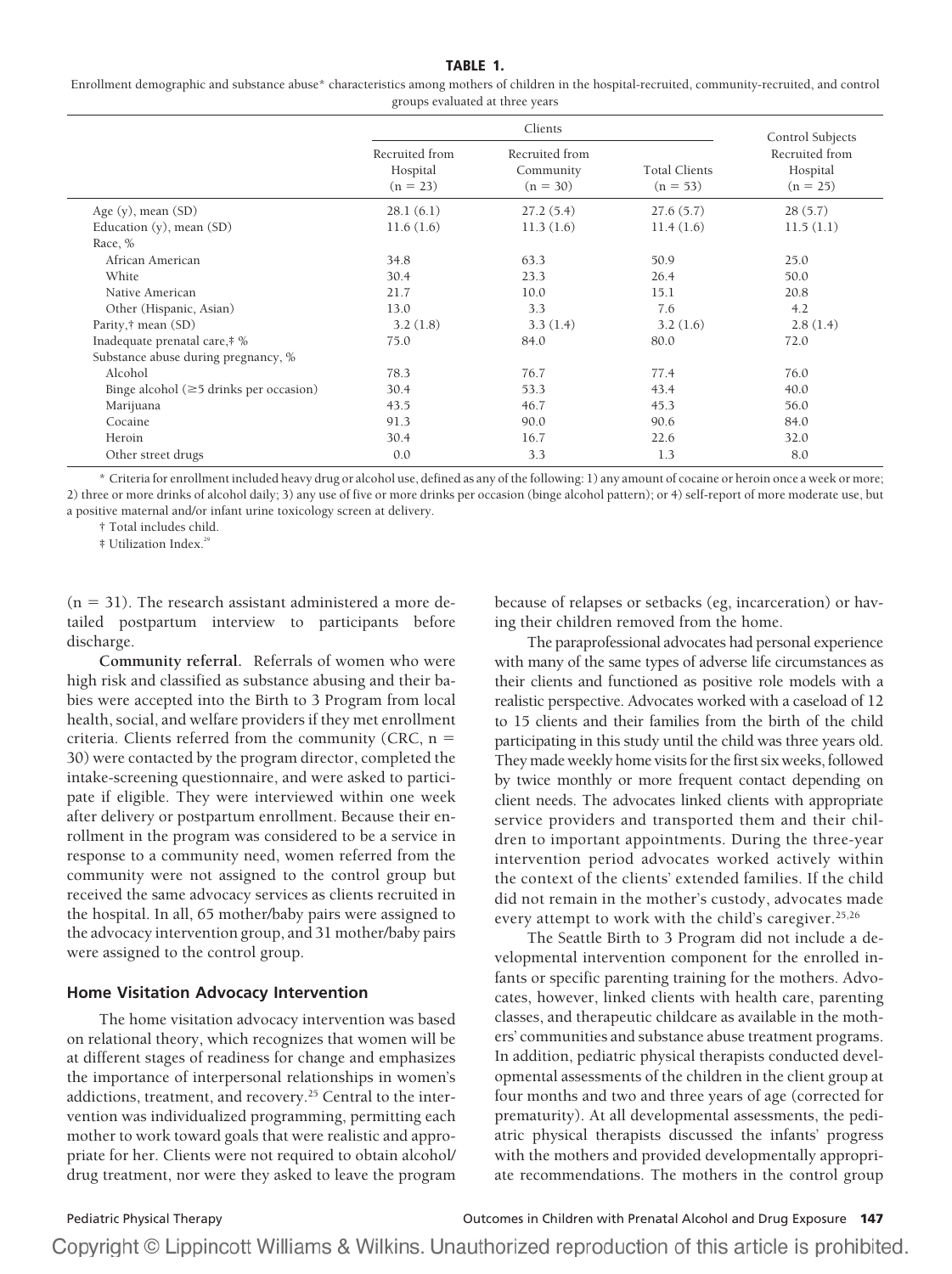had access to community social and health services but did not receive home visitation and advocacy intervention, and their children were evaluated only at three years.

### **Data Collection**

The primary investigator, a pediatric physical therapist with extensive experience in infant assessment, collected developmental data on the children. At three years corrected age, all children were evaluated using the Mental, Motor, and Behavior Rating Scales of the BSID-II.<sup>28</sup> Growth parameters (height, weight, and head circumference) were also recorded.

#### **Instrumentation**

**BSID-II.** The BSID-II is an individually administered, norm-referenced evaluation instrument designed to assess the current developmental functioning of infants and children from one to 42 months of age. The Mental Scale includes items that address memory, habituation, problem solving, early number concepts, generalization, classification, vocalizations, language, and social skills. The Motor Scale is designed to assess gross motor skills, including the ability to roll, crawl, creep, sit, stand, walk, run, and jump, and fine motor skills, including adaptive grasp, use of crayons and pencils, and imitation of postures. Scores on the Mental and Motor Scales of the BSID-II are expressed as standard scores and consist of the Mental Developmental Index (MDI) and the Psychomotor Developmental Index (PDI), each with a mean of 100 and a standard deviation of 15. Entering the raw scores in the age-appropriate conversion table derives indices for the Mental and Motor Scales. In this study, the child's age corrected for prematurity was used to select the appropriate conversion table.

The Behavior Rating Scale (BRS) of the BSID-II provides a qualitative assessment of the child's behavior during the administration of the Mental and Motor Scales and includes task reactivity, task persistence, distractibility, activity level, quality of motor performance, affect, and social orientation. Initial studies examining the validity of the BRS suggest it measures a dimension that is related to but different from the Mental and Motor Scales and that it has utility in differentiating children with significant impairments from children who are developing typically.<sup>28</sup>

Reliability coefficients calculated using coefficient  $\alpha$ suggest that the BSID-II is highly reliable. At 36 months the reliability of the Mental Scale was  $r = 0.89$ ; of the Motor Scale,  $r = 0.81$ ; and of the BRS total score,  $r = 0.89$ .<sup>28</sup>

# **Data Analysis**

Maternal demographic and substance abuse characteristics at enrollment, the child's gestational age, and growth parameters at age three were summarized using descriptive statistics. Group differences for categorical variables were evaluated by means of chi-square tests, and continuous data were evaluated by an analysis of variance. We examined MDI, PDI, and BRS total and factor scores among the three groups. BRS classification as within normal limits (WNL), questionable, or nonoptimal was based on the criteria defined in the BSID-II manual.<sup>28</sup> Statistical modeling was done to examine the effects of various factors on BSID-II scores. MDI and PDI scaled scores both truncated low scores to 49 by convention. We discuss later the influence of three cases so truncated on regression analyses. Our primary observations were based on regression models including three predictive terms: a factor for the study design group (HRC, CRC, and control); an indicator of maternal report of prenatal binge alcohol use; and a piecewise linear effect for gestational age, linear up to 38 weeks with a plateau for infants born at term ( $>$ 37 weeks). We conducted analyses with and without study group by alcohol interaction effects. We also carried out the basic analyses substituting indicators of marijuana, heroine, and crack use for the binge alcohol indicator. These analyses were carried out individually because the small sample size precludes efforts to discern the effects of combinations of prenatal exposures. All tests of significance were based on an  $\alpha$  level of 0.05.

# **RESULTS**

### **Participant Characteristics**

Eighty-one children were available for the three-year evaluation. Twenty-three (82%) of the 28 children in the HRC group, 30 (88%) of the 34 children in the CRC group, and 25 (81%) of the 31 children in the control group who were located were evaluated. There were no significant differences among the three study groups on maternal enrollment, demographic characteristics, or substance abuse characteristics (Table 1). Among the three groups, mean maternal age was approximately 28 years, mean education was between 11 and 12 years, and mean parity was approximately three. Most of the mothers in each group had inadequate prenatal care.<sup>29</sup> Cocaine and alcohol were the substances most frequently reported as used prenatally among all three groups.

A total of 27 (35.5%) children were born preterm  $(\leq$ 37 weeks' gestation). Gestational age at delivery was not significantly different among children in the three study groups. Fifty-two percent  $(n = 12)$  in the HRC group were born preterm, compared with  $24\%$  ( $n = six$ ) in the control group and  $32\%$  (n = nine) in the CRC group (two children in the CRC group did not have valid gestational age assessments)  $(p = 0.112)$ . No significant differences in height, weight, or head circumference at age three years were found among children in the HRC, CRC, and control groups (Table 2).

# **BSID-II Outcomes**

Mean BSID-II scores were not significantly different across the three study groups. In the pooled sample  $(n =$ 78), approximately half of the children scored one standard deviation below the normative mean on both the Mental and Motor Scales. Approximately 20% scored at or below two standard deviations below the mean on both scales (Table 3).

**148** Kartin et al **Pediatric Physical Therapy Pediatric Physical Therapy Pediatric Physical Therapy**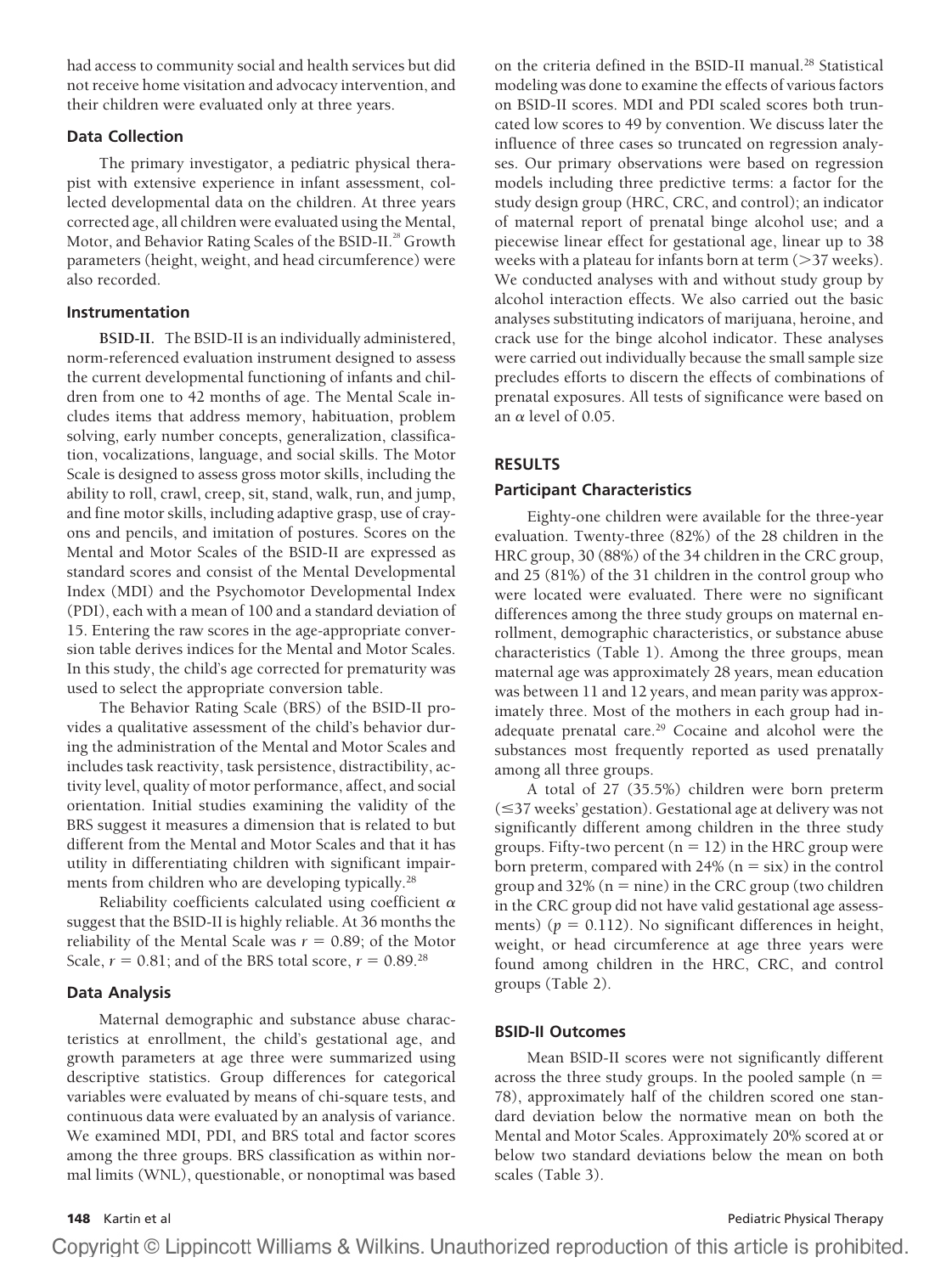Growth parameters of children in the hospital-recruited, community-recruited, and control groups evaluated at three years\*

|                         |                                          | Clients                                   |                                    |                                                              |
|-------------------------|------------------------------------------|-------------------------------------------|------------------------------------|--------------------------------------------------------------|
|                         | Recruited from<br>Hospital<br>$(n = 23)$ | Recruited from<br>Community<br>$(n = 30)$ | <b>Total Clients</b><br>$(n = 53)$ | Control Subjects<br>Recruited from<br>Hospital<br>$(n = 25)$ |
| Height (cm)             | 93.1(4.4)                                | 93.2(9.8)                                 | 93.1(7.9)                          | 94.4(4.7)                                                    |
| Weight (kg)             | 11.6(1.7)                                | 14.6(2.1)                                 | 14.6(1.9)                          | 14.7(2.6)                                                    |
| Head circumference (cm) | 49.5(1.9)                                | 50.7(8.2)                                 | 50.1(6.3)                          | 49.3(1.6)                                                    |

\* Values are mean (SD).

Total scores on the BRS indicate that among all children, 55% were characterized as WNL, 22% as questionable, and 23% as nonoptimal. In comparison, in the standardization sample of the BSID-II, 75% of children were characterized as WNL, 25% as questionable, and 10% as nonoptimal.28 On the individual BRS factor scores, 63% of the children in the study were classified as either questionable or nonoptimal on motor quality, 37% were questionable or nonoptimal on orientation/engagement, and 26% were questionable or nonoptimal on emotional regulation.

Regression models including the three predictive terms, a factor for the study design group, an indicator of maternal prenatal binge alcohol use, and a piecewise linear effect for gestational age revealed no clearly significant effects due to uncertainties associated with extreme and influential cases and small sample size, as discussed below.

Figures 1 and 2 are box plots of the MDI and PDI scores broken down by study group, maternal prenatal binge alcohol status, and a binary indicator of preterm birth. As can be seen from the box plots, all of the low scores truncated to 49 on the MDI ( $n = 3$ ) and PDI ( $n = 6$ ) were for children with either binge alcohol exposure or preterm birth.

Among the 76 children, 32 (42%) had mothers who reported prenatal binge alcohol use (30% of the HRC, 53% of the CRC, and 40% of the control group). We did observe a suggestion of an effect of maternal binge drinking on MDI and PDI scores, with offspring of these mothers having on average slightly lower scores.

An effect of preterm birth on MDI and PDI scores is

suggested among mothers who did not report binge alcohol consumption. However, in all of the regression analyses, the significance of the gestational age factor depends entirely on the single subject with the lowest gestational age (26 weeks).

Corresponding analyses and box plots with the other main drug exposure variables (marijuana, heroin, and crack cocaine) show no hints of effects. Indicators of cigarettes, cocaine, and other street drugs were not considered in formal analyses because most of the mothers smoked cigarettes (71 of 78), most used cocaine (69 of 78), and only three reported use of other street drugs.

We observed no evidence of a systematic effect of the home visitation advocacy intervention on the child's MDI and PDI performance. The box plots suggest a possible intervention effect on MDI scores, but this approaches significance only after exclusion of the three lowest (truncated) MDI scaled scores. One of these three children was delivered at term with an encephalocele, to a mother who reported binge alcohol and almost daily cocaine use throughout pregnancy. Another, born at 34 weeks with Turner's syndrome and myotonic muscular dystrophy, was exposed to a month-long cocaine binge during the second trimester. The third was born preterm and prenatally exposed to cocaine and opiates.

### **DISCUSSION**

The results of this study indicate that the developmental abilities of children prenatally exposed to alcohol and drugs were below age-expected levels of performance on

|  | ×<br>۰. |
|--|---------|
|  |         |

BSID-II: Mental Developmental Index (MDI) and Psychomotor Developmental Index (PDI) among children in the hospital-recruited, communityrecruited, and control groups at three years

|                 |                                          | Clients                                   |                                    | Control Subjects                         |                            |
|-----------------|------------------------------------------|-------------------------------------------|------------------------------------|------------------------------------------|----------------------------|
|                 | Recruited from<br>Hospital<br>$(n = 23)$ | Recruited from<br>Community<br>$(n = 30)$ | <b>Total Clients</b><br>$(n = 53)$ | Recruited from<br>Hospital<br>$(n = 25)$ | Total Sample<br>$(n = 78)$ |
| MDI             |                                          |                                           |                                    |                                          |                            |
| Mean (SD)       | 84.3 (17.4)                              | 86.4 (13.4)                               | 85.5(15.1)                         | 82.3 (12.8)                              | 84.4 (14.4)                |
| $\leq -1$ SD, n | 8                                        | 14                                        | 22                                 | 15                                       | 37                         |
| $\leq -2$ SD, n |                                          | $\overline{4}$                            | 9                                  | 4                                        | 13                         |
| PDI             |                                          |                                           |                                    |                                          |                            |
| Mean (SD)       | 77.8 (19.0)                              | 89.6 (14.9)                               | 84.5 (17.7)                        | 83.4 (15.7)                              | 84.1 (16.9)                |
| $\leq -1$ SD, n | 16                                       | 10                                        | 26                                 | 14                                       | 40                         |
| $\leq -2$ SD, n | 9                                        | 3                                         | 12                                 | 3                                        | 15                         |

Pediatric Physical Therapy Outcomes in Children with Prenatal Alcohol and Drug Exposure **149**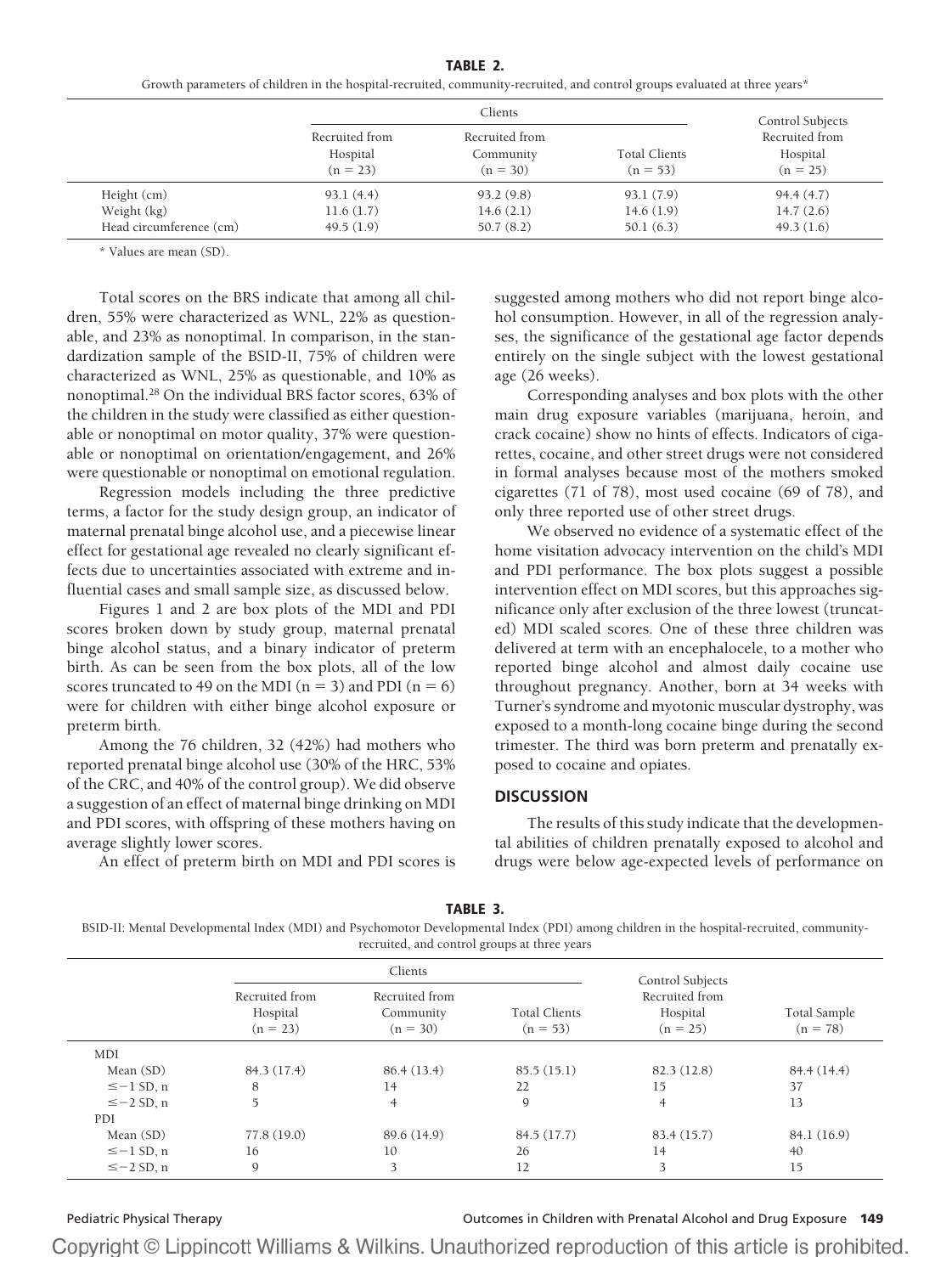

**Fig. 1.** Box plots of BSID-II Mental Developmental Index (MDI) standard scores by study group, report of maternal prenatal binge alcohol use, and a binary indicator of prematurity. Circles represent extreme values that are (according to the conventional definition of a box plot) beyond the nearest quartile (upper or lower limit of the box) by a distance greater than 1.5 times the interquartile range (the length of the box). One of the circles for the HRC group (preterm/no binge) represents two subjects. Only 28 cases are represented in the CRC group because valid gestational ages were not available for two subjects.

mental, motor, and behavioral domains as measured by a standardized developmental assessment at three years of age regardless of study group or intervention status.

In contrast to several reports of children with similar exposures,7,8,30 these findings suggest a developmental profile of greater concern. The first edition of the Bayley Scales of Infant Development<sup>31</sup> (BSID) was used to evaluate children in many of the earlier studies.<sup>7,8,30</sup>

Scores reported in the present study, as well as those reported by Alessandri et al,<sup>32</sup> were obtained using the BSID-II.28 Scores in both of these studies were considerably lower than those reported in studies that assessed children using the BSID. Bayley reported only moderate correlations between the BSID and the BSID-II, with mean MDI and PDI scores on the BSID-II reported to be 12 points and seven points lower, respectively, compared with the BSID.<sup>28</sup> Other researchers have also reported inflated BSID scores in comparison with BSID-II scores among children who experienced prenatal drug exposure.<sup>9,33</sup>

On the BRS, the behavior of 45% of the children in this study was characterized as either questionable or nonoptimal. Attention to task and task persistence were difficult for many of the children. We also observed problem behavior in self-regulation, social competence, and activity level among many of the children, observations consistent with other research reports of children exposed to multiple drugs prenatally.13,14,34

Whereas the BRS is a limited description of the child's behavior during a highly structured session, it does provide some insight. Limited or questionable competence in social

**150** Kartin et al **Pediatric Physical Therapy Pediatric Physical Therapy Pediatric Physical Therapy**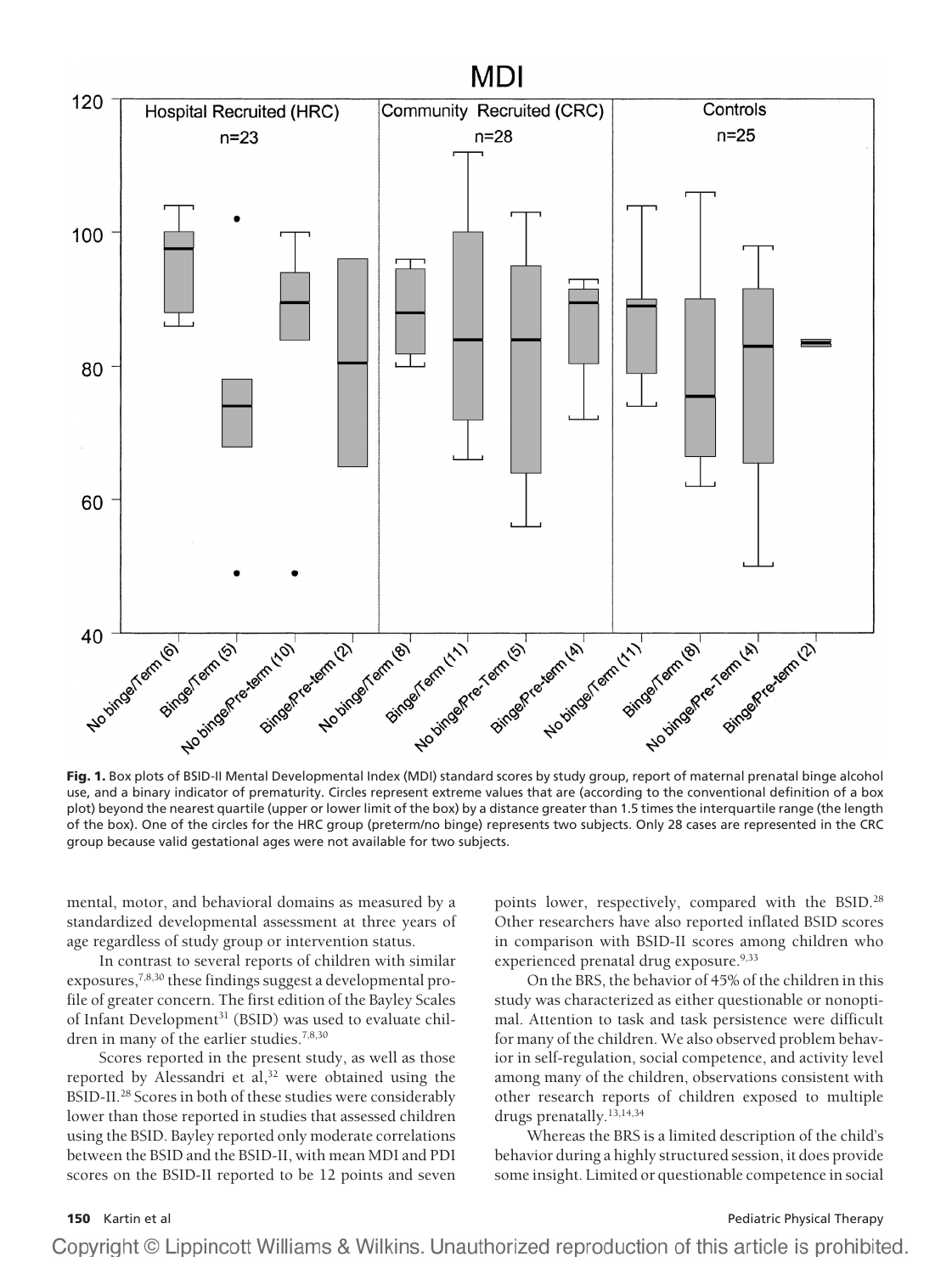

**Fig. 2.** Box plots of BSID-II Psychomotor Developmental Index (PDI) standard scores by study group, report of maternal prenatal binge alcohol use, and a binary indicator of prematurity. Circles represent extreme values that are (according to the conventional definition of a box plot) beyond the nearest quartile (upper or lower limit of the box) by a distance greater than 1.5 times the interquartile range (the length of the box). Each circle represents a single extreme value. Only 28 subjects are represented in the CRC group because valid gestational ages were not available for two subjects.

interaction, attention, self-regulation, and activity level will likely have a negative impact on the child's success in less structured environments (eg, at home, in daycare, or in preschool). Given the compromised BRS profile we observed under optimal assessment conditions, it is plausible that the children's functional performance in the "real world" would be even poorer than that predicted by their MDI and PDI scores.

Should the developmental trajectory of the children in the study persist into the school-age years, only about 17% would be eligible for special education and related services on the basis of their performance at or below  $-2$  SD of the normative mean on the Mental Scale.<sup>35</sup> However, an additional 31% of children had marginal scores (between  $-2$ SD and  $-1$  SD on the MDI), indicating that they are at risk for unsuccessful school experiences, although they would not automatically qualify for services. The unfortunate reality is that these children are unlikely to receive the help they need until a pattern of school failure has emerged.

Binge alcohol exposure<sup>36</sup> and preterm birth<sup>37</sup> are both associated with an increased risk of significant medical complications and developmental problems, but in this study the small sample size precluded our ability to detect potential statistically significant effects of these factors. In addition, only six (8%) children in this study had a gestational age less than 34 weeks, a threshold after which the incidence of complications associated with preterm birth may be similar to that of infants born at term.<sup>38</sup>

We observed only the suggestion of an effect of the home visitation intervention when truncated scores were

Pediatric Physical Therapy Outcomes in Children with Prenatal Alcohol and Drug Exposure **151**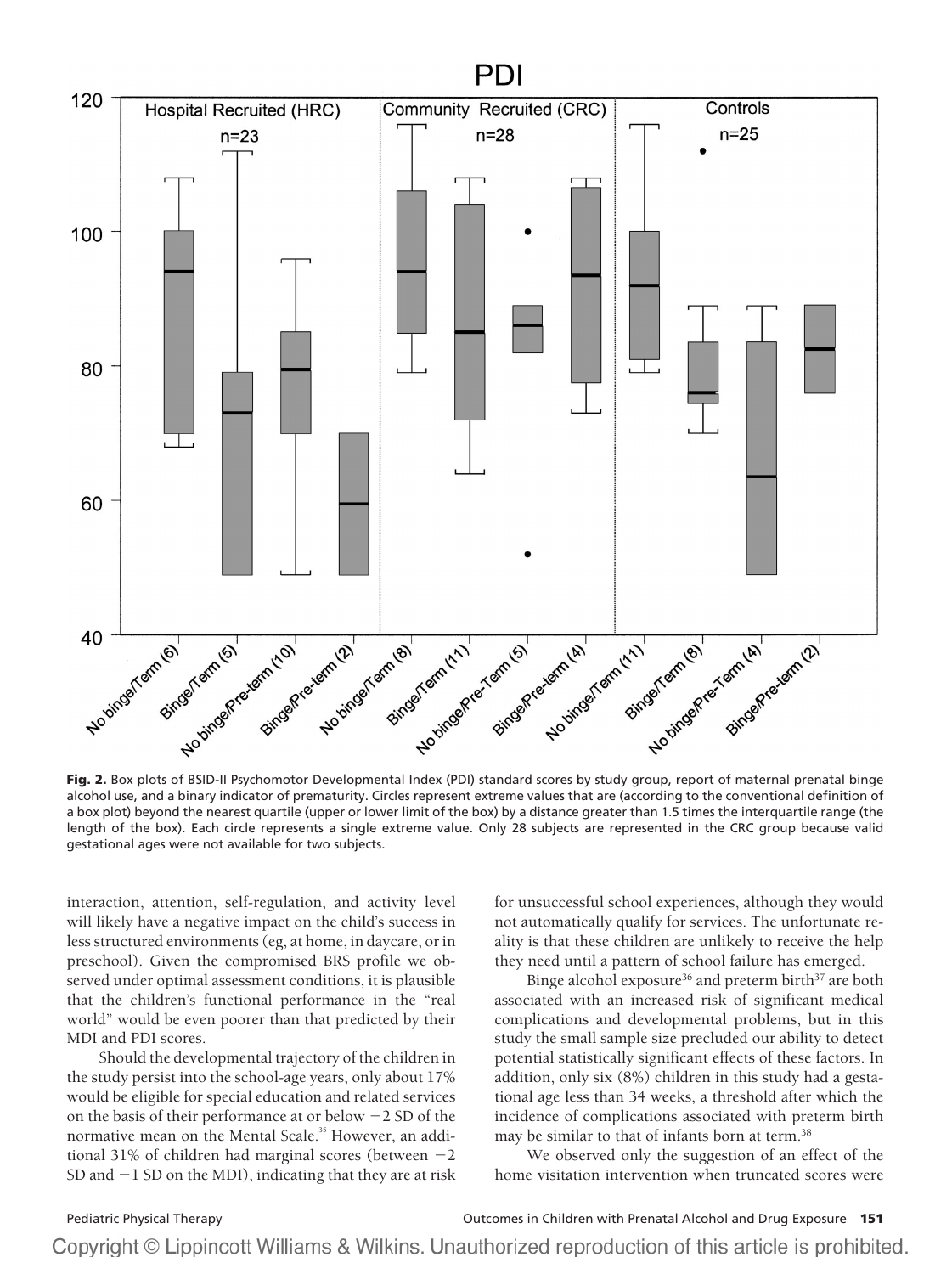excluded. The Seattle Birth to 3 Program was a paraprofessional advocacy model designed to intervene with mothers at very high risk; it did not include a direct child developmental intervention component or a specific parenting curriculum. Published reports indicate that mothers who received the Birth to 3 Program intervention had significantly better outcomes compared with control subjects. They were more likely to complete substance abuse treatment, stay in recovery, use an effective family planning method, and obtain health and social services for themselves and their children.<sup>26</sup> Improvements such as these have a positive impact on the home environment and may contribute indirectly to more optimal development of a mother's children. However, intervention directed at compromised mothers is unlikely to have an effect on the developmental outcomes of children who have severe delays.

### **Limitations**

Studies of children prenatally exposed to alcohol and drugs demonstrate the importance of extended follow-up to observe developmental effects over time.3,8,13 Children in this study were tested only at age three, which may have limited the extent to which effects could be detected. The examiner was aware that all children in the study were prenatally exposed to alcohol or drugs. Examiner bias may have been introduced if assumptions held about the children's abilities influenced the examiner's scoring.

#### **CONCLUSION**

Our findings demonstrated that the developmental performance of children of preschool age who were exposed to alcohol and drugs prenatally was, on average, substantially lower than expected for age regardless of study group. Whether this exposure ultimately results in adverse long-term developmental outcomes for an individual child is likely a function of risk and protective factors that are intrinsic and extrinsic to the child. Home visitation intervention may be effective in helping a mother address a wide spectrum of needs and prevent another exposed pregnancy, but it is unlikely to be sufficient to overcome the complex developmental risks experienced by these children. More comprehensive, multidimensional services specifically designed for the child may be necessary.

#### **ACKNOWLEDGMENTS**

We would like to express our gratitude to program advocates Gail Haynes, Carryn Johnson, Elizabeth Morales, Roberta Wright, and Anna Williams; advocate supervisor Beth Gendler; recruitment coordinator Pam Phipps; and interviewers and examiners Mary Tatarka, Nancy Larson, Joan Sienkiewicz, Nancy Heller, Laura Atkins, and Pamela Swanborn.

#### **REFERENCES**

1. Ebrahim SH, Luman ET, Floyd RL, Murphy C, Bennett EM, Boyle CA. Alcohol consumption by pregnant women in the United States during 1988–1995. *Obstet Gynecol*. 1998;92:187–192.

- 2. National Institute on Drug Abuse. *The Sixth Triennial Report to Congress: 25 Years of Discovery to Advance the Health of the Public*. Bethesda, MD: National Institutes of Health; 1999.
- 3. Streissguth AP. *Fetal Alcohol Syndrome: A Guide for Families and Communities*. Baltimore, MD: Paul H. Brookes; 1997.
- 4. Fetters L, Tronick EZ. Neuromotor development of cocaine-exposed and control infants from birth through 15 months: poor and poorer performance. *J Pediatr*. 1996;98:938–943.
- 5. Martin JC, Barr HM, Martin DC, Streissguth AP. Neonatal neurobehavioral outcome following prenatal exposure to cocaine. *Neurotoxicol Teratol*. 1996;18:617–625.
- 6. Swanson MW, Streissguth AP, Sampson PD, Olson HC. Prenatal cocaine and neuromotor outcomes at four months: effect of duration of exposure. *J Dev Behav Pediatr*. 1999;20:325–334.
- 7. Chasnoff IJ, Griffith DR, Freier C, Murray J. Cocaine/polydrug use in pregnancy: two-year follow-up. *Pediatrics*. 1992;89:284–289.
- 8. Hurt H, Brodsky NL, Betancourt L, Braitman LE, Malmud E, Giannetta J. Cocaine-exposed children: follow-up through 30 months. *J Dev Behav Pediatr*. 1995;16:29–35.
- 9. Richardson GA, Day NL, Goldschmidt L. Prenatal alcohol, marijuana, and tobacco use: infant mental and motor development. *Neurotoxicol Teratol*. 1996;17:479–487.
- 10. Hurt H, Brodsky NL, Betancourt L, Malmud E, Giannetta J. Children with in utero cocaine exposure do not differ from control subjects on intelligence testing. *Arch Pediatr Adolesc Med*. 1997;151:1237–1241.
- 11. Frank DA, Augustyn M, Knight WG, Pell T, Zuckerman B. Growth, development, and behavior in early childhood following prenatal cocaine exposure: a systematic review. *JAMA*. 2001;285:1613–1625.
- 12. Fetters L, Tronick EZ. Trajectories of motor development: polydrug exposed infants in the first fifteen months. *Phys Occup Ther Pediatr*. 1998;18:1–18.
- 13. Chasnoff IJ, Anson A, Hatcher R, Stenson H, Iaukea K, Randolph LA. Prenatal exposure to cocaine and other drugs: outcome at four to six years. *Ann N Y Acad Sci*. 1998;846:314–328.
- 14. Griffith DR, Azuma S, Chasnoff IJ. Three-year outcome of children exposed prenatally to drugs. *J Am Acad Child Adolesc Psychiatry*. 1994;33:20–27.
- 15. LaGasse LL, Seifer R, Lester BM. Interpreting research on prenatal substance exposure in the context of multiple confounding factors. *Clin Perinatol*. 1999;26:39–54.
- 16. Chasnoff IJ, Marques PR, Strantz IH, Farrow J, Davis S. Building bridges: treatment research partnerships in the community. *NIDA Res Monogr*. 1996;166:6–21.
- 17. Gomby DS, Culross PL, Berhrman RE. Home visiting: recent program evaluations—analysis and recommendations. *Future Child*. 1999;9: 4–26.
- 18. Olds DL, Henderson CR, Kitzman HJ, Eckenrode JJ, Cole RE, Tatelbaum RC. Prenatal and infancy home visitation by nurses: recent findings. *Future Child*. 1999;9:44–65.
- 19. Duggan AK, McFarlane EC, Windham AM, et al. Evaluation of Hawaii's Healthy Start Program. *Future Child*. 1999;9:66–90.
- 20. Wagner MM, Clayton, SL. The Parents as Teachers Program: results from two demonstrations. *Future Child*. 1999;9:91–115.
- 21. Baker AJ, Piotrkowski CS, Brooks-Gunn J. The Home Instruction Program for Preschool Youngsters (HIPPY). *Future Child*. 1999;9: 116–133.
- 22. Daro DA, Harding KA. Healthy Families America: using research to enhance practice. *Future Child*. 1999;9:152–176.
- 23. Black MM, Nair P, Kight C, Wachtel R, Roby P, Schuler M. Parenting and early development among children of drug-abusing women: effects of home intervention. *Pediatrics*. 1994;94:440–448.
- 24. Black MM, Dubowitz H, Hutchinson J, Berenson-Howard J, Starr RH Jr. A randomized clinical trial of home intervention for children with failure to thrive. *Pediatrics*. 1995;95:807–814.
- 25. Grant TM, Ernst CC, Streissguth AP. Intervention with high-risk alcohol and drug abusing mothers. I. Administrative strategies of the Seattle model of paraprofessional advocacy. *J Community Psychol*. 1999;27:1–18.

#### **152** Kartin et al **Pediatric Physical Therapy Pediatric Physical Therapy Pediatric Physical Therapy**